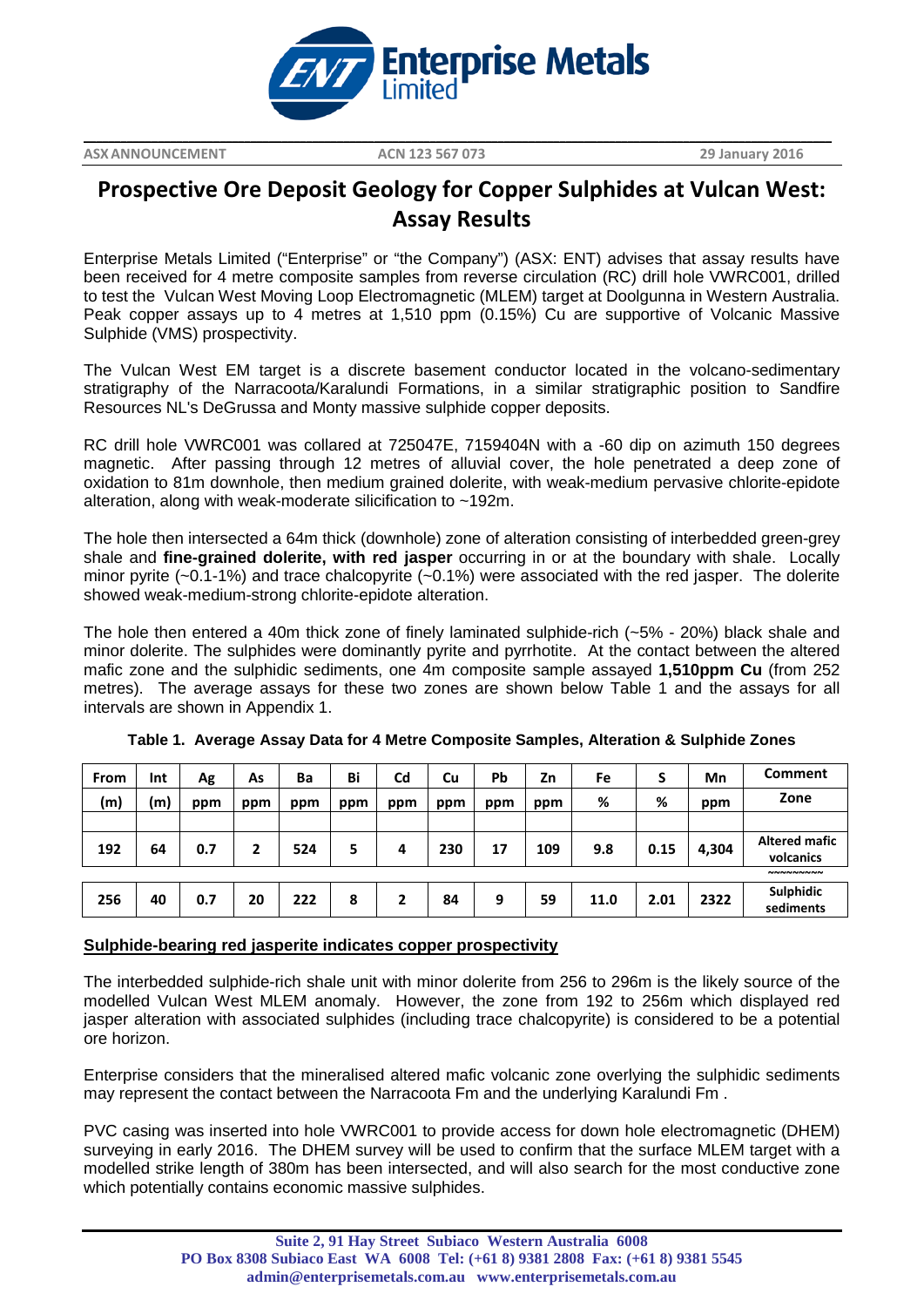Assays for one metre samples from 220m to 296m are still awaited.



**Plate 1. RC Drilling Rig at Vulcan West Prospect, December 2015**

**Dermot Ryan Managing Director**

### *Competent Persons statement*

The information in this report that relates to Exploration Results is based on information compiled by Mr Dermot Ryan, *who is an employee of Xserv Pty Ltd and a Director and security holder of the Company. Mr Ryan is a Fellow of the Australasian Institute of Mining and Metallurgy and a Member of the Australian Institute of Geoscientists and has sufficient experience of relevance to the styles of mineralisation and the types of deposits under consideration, and to the activities undertaken, to qualify as a Competent Person as defined in the 2012 Edition of the Joint Ore Reserves Committee (JORC) Australasian Code for Reporting of Exploration Results, Mineral Resources and Ore Reserves. Mr Ryan consents to the inclusion in this report of the matters based on information in the form and context in which it appears. Mr Ryan and Enterprise Metals Limited confirm that other than the Geophysical Exploration Results presented*  in this Report, they are not aware of any new information or data that materially affects the information included in the *relevant previous Enterprise Metals Limited market announcements relating to the Vulcan Prospect.*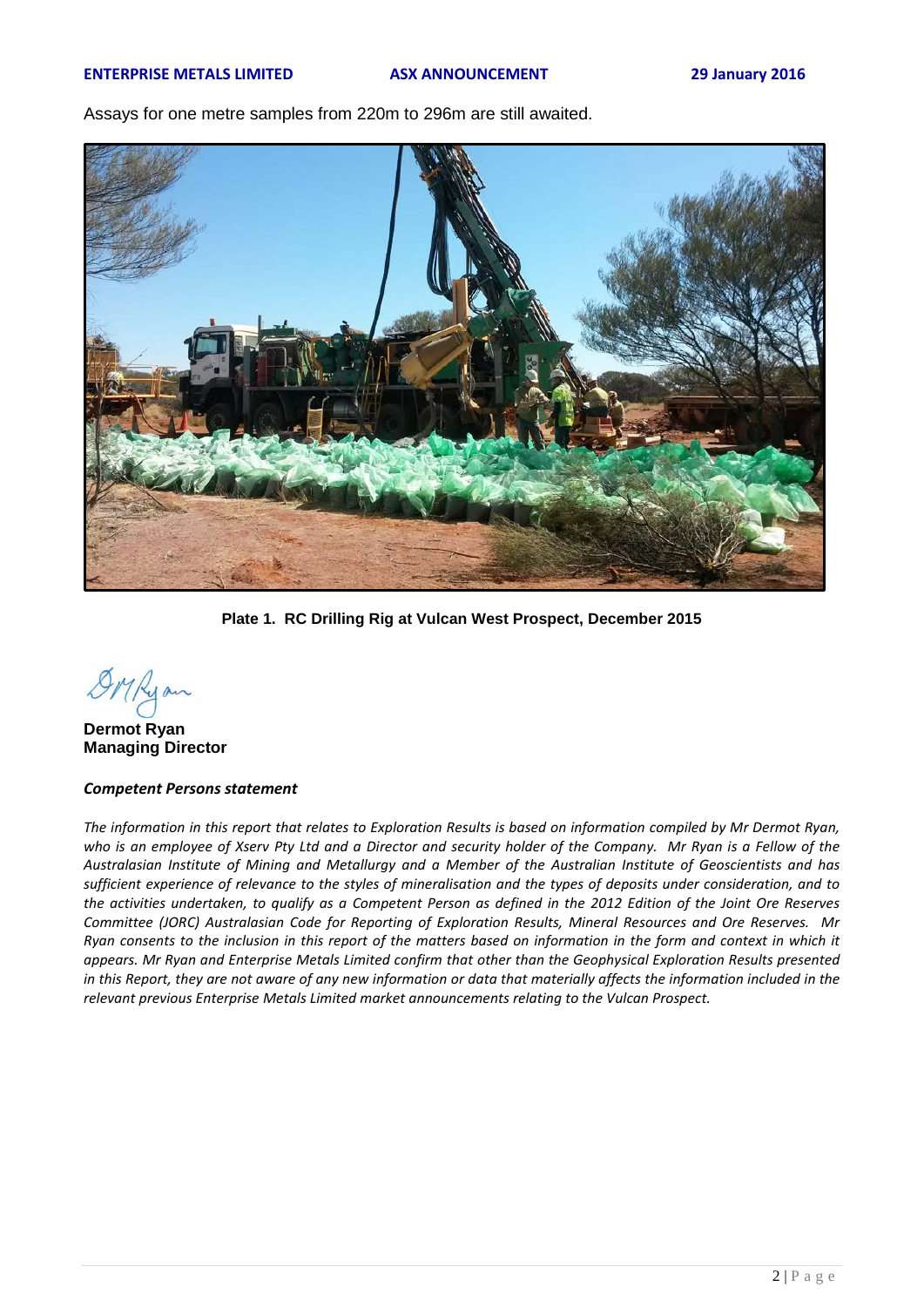## **Appendix 1. Vulcan West, Assay Data for 4 Metre Composite RC Samples**

| From | Τo            | Au      | Ag    | As             | Ba  | Bi             | Cd                      | Cu             | Pb             | Zn             | Fe   | S      | Mn           |
|------|---------------|---------|-------|----------------|-----|----------------|-------------------------|----------------|----------------|----------------|------|--------|--------------|
| (m)  | (m)           | ppm     | ppm   | ppm            | ppm | ppm            | ppm                     | ppm            | ppm            | ppm            | %    | %      | ppm          |
|      | <b>Detect</b> | 0.005   | 0.5   | $\overline{2}$ | 5   | 5              | $\mathbf{1}$            | $\mathbf{1}$   | $\overline{2}$ | $\overline{2}$ | 0.01 | 0.01   | $\mathbf{2}$ |
|      |               |         |       |                |     |                |                         |                |                |                |      |        |              |
| 0    | 4             | 0.009   | < 0.5 | 5              | 379 | < 5            | 1                       | 39             | 24             | 71             | 5.4  | < 0.01 | 1090         |
| 4    | 8             | < 0.005 | < 0.5 | 10             | 191 | 8              | $\overline{2}$          | 55             | 22             | 31             | 9.1  | < 0.01 | 454          |
| 8    | 12            | < 0.005 | < 0.5 | 15             | 383 | 11             | 3                       | 76             | 33             | 50             | 14.6 | 0.01   | 626          |
| 12   | 16            | 0.011   | < 0.5 | $\overline{7}$ | 93  | 16             | 3                       | 81             | 14             | 51             | 14.2 | 0.01   | 424          |
| 16   | 20            | < 0.005 | < 0.5 | $\mathbf{3}$   | 64  | 15             | 3                       | 94             | 13             | 41             | 15.3 | < 0.01 | 499          |
| 20   | 24            | < 0.005 | < 0.5 | $\overline{7}$ | 27  | 13             | 3                       | 103            | 11             | 52             | 13.8 | < 0.01 | 445          |
| 24   | 28            | < 0.005 | < 0.5 | 8              | 78  | 15             | 3                       | 135            | 13             | 35             | 12.6 | 0.03   | 1,188        |
| 28   | 32            | < 0.005 | < 0.5 | 11             | 309 | 11             | $\overline{2}$          | 204            | 11             | 61             | 13.6 | < 0.01 | 3,331        |
| 32   | 36            | < 0.005 | < 0.5 | 11             | 192 | 13             | $\overline{2}$          | 254            | 10             | 81             | 14.1 | < 0.01 | 2,597        |
| 36   | 40            | < 0.005 | < 0.5 | $\overline{7}$ | 106 | 9              | $\overline{2}$          | 226            | 9              | 130            | 11.7 | < 0.01 | 1,439        |
| 40   | 44            | < 0.005 | < 0.5 | $\overline{2}$ | 85  | 10             | 3                       | 36             | 11             | 99             | 11.3 | < 0.01 | 1,815        |
| 44   | 48            | < 0.005 | < 0.5 | $\overline{2}$ | 42  | 13             | $\overline{2}$          | 40             | 9              | 64             | 13.9 | < 0.01 | 1,632        |
| 48   | 52            | 0.011   | < 0.5 | $\overline{2}$ | 64  | 7              | 3                       | 46             | 10             | 65             | 10.1 | < 0.01 | 2,020        |
| 52   | 56            | < 0.005 | < 0.5 | $\mathbf{3}$   | 69  | $5$            | 3                       | 24             | 9              | 64             | 10.7 | < 0.01 | 2,121        |
| 56   | 60            | < 0.005 | < 0.5 | $2$            | 57  | 11             | 3                       | 22             | 9              | 66             | 10.9 | < 0.01 | 1,941        |
| 60   | 64            | < 0.005 | < 0.5 | 4              | 61  | 5              | 3                       | 50             | 8              | 72             | 10.8 | 0.06   | 1,773        |
| 64   | 68            | < 0.005 | < 0.5 | $2$            | 83  | 6              | 3                       | 15             | 9              | 79             | 10.8 | < 0.01 | 2,031        |
| 68   | 72            | < 0.005 | < 0.5 | 9              | 53  | < 5            | 4                       | 270            | 17             | 91             | 10.4 | < 0.01 | 2,070        |
| 72   | 76            | < 0.005 | < 0.5 | 6              | 76  | 8              | 3                       | 48             | 10             | 87             | 11.6 | < 0.01 | 2,583        |
| 76   | 80            | < 0.005 | < 0.5 | 6              | 59  | $< 5$          | $\mathbf{3}$            | 31             | $\bf 8$        | 89             | 11.3 | < 0.01 | 2,654        |
| 76   | 80            | < 0.005 | < 0.5 | 5              | 51  | $\overline{7}$ | 3                       | 23             | 10             | 79             | 10.1 | < 0.01 | 2,308        |
| 80   | 84            | < 0.005 | < 0.5 | 7              | 49  | $< 5$          | 3                       | 31             | 10             | 66             | 8.8  | < 0.01 | 1,720        |
| 84   | 88            | < 0.005 | < 0.5 | $2$            | 38  | 8              | 4                       | 20             | 9              | 78             | 10.9 | < 0.01 | 2,192        |
| 88   | 92            | < 0.005 | < 0.5 | 5              | 33  | 7              | 4                       | 10             | 10             | 71             | 10.7 | < 0.01 | 2,179        |
| 92   | 96            | < 0.005 | < 0.5 | $\langle 2$    | 44  | 9              | 4                       | 19             | 12             | 89             | 12.2 | < 0.01 | 2,564        |
| 96   | 100           | < 0.005 | < 0.5 | $<$ 2          | 87  | <5             | 3                       | 11             | 10             | 63             | 9.5  | < 0.01 | 2,395        |
| 100  | 104           | < 0.005 | < 0.5 | $2$            | 95  | $<$ 5          | 3                       | 12             | 9              | 80             | 8.8  | < 0.01 | 1,804        |
| 104  | 108           | < 0.005 | < 0.5 | $2$            | 152 | $<$ 5          | 3                       | $\overline{7}$ | 9              | 74             | 8.7  | < 0.01 | 1,898        |
| 108  | 112           | < 0.005 | < 0.5 | $2$            | 151 | $<$ 5          | 3                       | 6              | 9              | 76             | 9.1  | < 0.01 | 2,105        |
| 112  | 116           | < 0.005 | < 0.5 | $\leq$         | 211 | 6              | 3                       | 8              | 9              | 74             | 8.5  | < 0.01 | 1,948        |
| 116  | 120           | < 0.005 | < 0.5 | $2$            | 234 | < 5            | $\overline{2}$          | 5              | 10             | 81             | 8.2  | < 0.01 | 2,027        |
| 120  | 124           | < 0.005 | < 0.5 | $\overline{2}$ | 165 | 10             | 3                       | 8              | 9              | 81             | 8.3  | 0.02   | 2,062        |
| 124  | 128           | < 0.005 | < 0.5 | $2$            | 156 | $<$ 5          | $\mathbf{2}$            | 5              | 9              | 64             | 7.3  | < 0.01 | 1,974        |
| 128  | 132           | < 0.005 | 0.7   | $2$            | 196 | $<$ 5          | $\overline{2}$          | 3              | 7              | 62             | 7.3  | < 0.01 | 2,112        |
| 132  | 136           | < 0.005 | < 0.5 | $2$            | 206 | $<$ 5          | $\overline{a}$          | 3              | 8              | 72             | 7.8  | < 0.01 | 2,143        |
| 136  | 140           | < 0.005 | < 0.5 | $2$            | 213 | 6              | $\overline{2}$          | 9              | 8              | 66             | 8.5  | 0.01   | 2,337        |
| 140  | 144           | < 0.005 | < 0.5 | $2$            | 339 | 7              | 3                       | 7              | 8              | 74             | 8.8  | 0.04   | 2,392        |
| 144  | 148           | < 0.005 | < 0.5 | $2$            | 94  | 8              | 3                       | 14             | 12             | 74             | 9.4  | < 0.01 | 2,003        |
| 148  | 152           | < 0.005 | < 0.5 | $2$            | 40  | $<$ 5          | 4                       | 13             | 10             | 67             | 10.5 | < 0.01 | 1,902        |
| 152  | 156           | < 0.005 | < 0.5 | 6              | 46  | 9              | 4                       | 13             | 8              | 67             | 10.7 | < 0.01 | 1,883        |
| 152  | 156           | < 0.005 | < 0.5 | 6              | 39  | $\bf 8$        | $\overline{\mathbf{4}}$ | 16             | 10             | 69             | 10.9 | < 0.01 | 1,932        |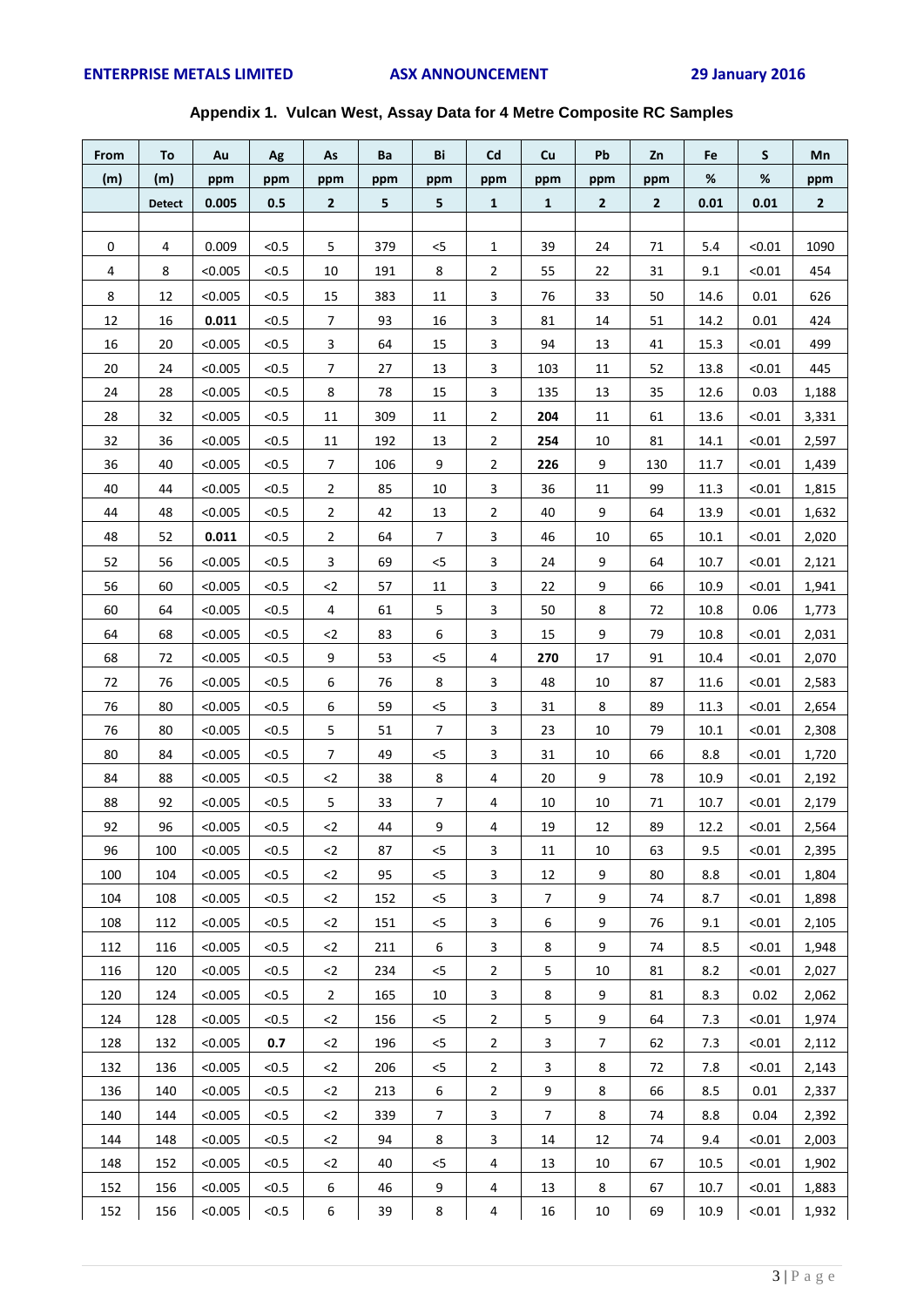### **ENTERPRISE METALS LIMITED ASX ANNOUNCEMENT 29 January 2016**

| From | To            | Au      | Ag           | As                      | Ba    | Bi              | Cd             | Cu           | Pb             | Zn  | Fe   | S    | Mn           |
|------|---------------|---------|--------------|-------------------------|-------|-----------------|----------------|--------------|----------------|-----|------|------|--------------|
| (m)  | (m)           | ppm     | ppm          | ppm                     | ppm   | ppm             | ppm            | ppm          | ppm            | ppm | $\%$ | $\%$ | ppm          |
|      | <b>Detect</b> | 0.005   | 0.5          | $\mathbf{2}$            | 5     | 5               | 1              | $\mathbf{1}$ | 2              | 2   | 0.01 | 0.01 | $\mathbf{2}$ |
| 156  | 160           | < 0.005 | < 0.5        | 8                       | 48    | 10              | 4              | 41           | 9              | 71  | 10.7 | 0.07 | 1,781        |
| 160  | 164           | 0.005   | 0.8          | $\overline{7}$          | 88    | $< 5$           | $\overline{2}$ | 103          | 6              | 71  | 8.7  | 0.02 | 1,744        |
| 164  | 168           | < 0.005 | 0.8          | $\overline{7}$          | 80    | $<$ 5           | $\overline{2}$ | 97           | 10             | 71  | 7.7  | 0.01 | 1,683        |
| 168  | 172           | < 0.005 | $\mathbf{1}$ | 11                      | 87    | $< 5$           | $\overline{2}$ | 111          | 12             | 68  | 7.9  | 0.02 | 1,711        |
| 172  | 176           | < 0.005 | 0.9          | 10                      | 127   | 5               | $\overline{2}$ | 98           | 5              | 75  | 7.7  | 0.02 | 1,606        |
| 176  | 180           | < 0.005 | 0.7          | $\overline{7}$          | 93    | < 5             | $\overline{2}$ | 88           | 6              | 78  | 8.1  | 0.04 | 1,603        |
| 180  | 184           | < 0.005 | 0.7          | 3                       | 104   | $< 5$           | 3              | 96           | 8              | 84  | 8.6  | 0.05 | 1,849        |
| 184  | 188           | < 0.005 | 0.8          | 4                       | 1,184 | $<$ 5           | $\overline{2}$ | 18           | 11             | 52  | 6.5  | 0.01 | 3,593        |
| 188  | 192           | < 0.005 | 0.6          | 5                       | 1,629 | < 5             | $\overline{2}$ | 36           | 15             | 78  | 6.8  | 0.02 | 5,417        |
| 192  | 196           | < 0.005 | 1.6          | $2$                     | 729   | $11\,$          | 3              | 201          | 48             | 128 | 8.7  | 0.08 | 11,932       |
| 196  | 200           | < 0.005 | 2.1          | 3                       | 1,024 | $< 5$           | 3              | 71           | 29             | 107 | 9.5  | 0.17 | 16,928       |
| 200  | 204           | < 0.005 | $\mathbf{1}$ | $2$                     | 699   | $< 5$           | $\overline{4}$ | 53           | 18             | 100 | 8.8  | 0.11 | 6,609        |
| 204  | 208           | < 0.005 | < 0.5        | $2$                     | 725   | $< 5$           | 5              | 59           | 20             | 130 | 11.1 | 0.16 | 3,139        |
| 208  | 212           | < 0.005 | < 0.5        | $2$                     | 917   | $< 5$           | 5              | 52           | 18             | 126 | 10.5 | 0.12 | 2,181        |
| 212  | 216           | < 0.005 | < 0.5        | $2$                     | 852   | $< 5$           | 5              | 58           | 18             | 124 | 10.6 | 0.14 | 2,354        |
| 216  | 220           | < 0.005 | 1.1          | $2$                     | 1,403 | 8               | $\overline{4}$ | 56           | 24             | 116 | 9.1  | 0.1  | 6,892        |
| 220  | 224           | < 0.005 | 0.8          | $\overline{4}$          | 734   | < 5             | 3              | 223          | 20             | 105 | 10.0 | 0.18 | 5,824        |
| 224  | 228           | < 0.005 | < 0.5        | $2$                     | 263   | 13              | $\overline{4}$ | 232          | 12             | 104 | 11.7 | 0.23 | 2,297        |
| 228  | 232           | < 0.005 | < 0.5        | $2$                     | 230   | $9\,$           | 4              | 259          | 10             | 111 | 11.3 | 0.15 | 1,872        |
| 228  | 232           | < 0.005 | < 0.5        | $2$                     | 277   | 6               | 4              | 219          | 9              | 116 | 12.0 | 0.16 | 1,947        |
| 232  | 236           | 0.034   | < 0.5        | $\overline{2}$          | 238   | $< 5$           | $\overline{4}$ | 167          | 12             | 104 | 10.6 | 0.23 | 2,020        |
| 236  | 240           | < 0.005 | 0.5          | $2$                     | 374   | 6               | 3              | 132          | 4              | 84  | 9.0  | 0.03 | 1,826        |
| 240  | 244           | < 0.005 | < 0.5        | $2$                     | 266   | $< 5$           | $\overline{2}$ | 167          | 10             | 73  | 8.2  | 0.03 | 1,605        |
| 244  | 248           | < 0.005 | 0.8          | $\overline{3}$          | 113   | < 5             | $\overline{2}$ | 172          | 16             | 78  | 8.0  | 0.05 | 1,691        |
| 248  | 252           | < 0.005 | 0.7          | $2$                     | 40    | $5\phantom{.0}$ | 3              | 280          | 8              | 95  | 8.9  | 0.19 | 2,000        |
| 252  | 256           | 0.007   | 0.6          | 15                      | 30    | < 5             | 3              | 1,510        | 12             | 144 | 9.3  | 0.38 | 2,050        |
| 256  | 260           | 0.022   | < 0.5        | 4                       | 109   | 13              | $\overline{2}$ | 95           | 4              | 57  | 13.7 | 1.49 | 2,234        |
| 260  | 264           | 0.014   | < 0.5        | 4                       | 193   | 14              | $\overline{2}$ | 77           | $\overline{4}$ | 51  | 14.5 | 1.28 | 1,745        |
| 264  | 268           | 0.013   | 1.1          | 4                       | 49    | 9               | $\mathbf{2}$   | 75           | 4              | 28  | 13.0 | 2.68 | 1,748        |
| 268  | 272           | 0.015   | 1.1          | 17                      | 142   | 9               | $\overline{2}$ | 140          | 13             | 50  | 10.9 | 3.77 | 1,692        |
| 272  | 276           | 0.01    | 0.6          | 20                      | 345   | < 5             | 3              | 110          | 15             | 89  | 9.9  | 2.23 | 1,923        |
| 276  | 280           | < 0.005 | < 0.5        | 61                      | 374   | < 5             | $\overline{4}$ | 55           | 14             | 117 | 8.3  | 0.14 | 1,630        |
| 280  | 284           | 0.019   | < 0.5        | 8                       | 161   | $\overline{7}$  | $\mathbf{1}$   | 35           | $\overline{2}$ | 47  | 11.1 | 1.1  | 2,605        |
| 284  | 288           | 0.089   | $\mathbf{1}$ | 6                       | 75    | $\overline{7}$  | $\overline{2}$ | 81           | 4              | 34  | 13.8 | 3.76 | 1,918        |
| 288  | 292           | 0.007   | $1.1\,$      | 39                      | 474   | $\overline{7}$  | $\overline{2}$ | 126          | 10             | 55  | 10.0 | 3.42 | 3,462        |
| 292  | 296           | < 0.005 | 0.9          | 40                      | 301   | 6               | $\leq$ 1       | 42           | 15             | 59  | 4.9  | 0.18 | 4,258        |
| 296  | 300           | < 0.005 | < 0.5        | 57                      | 707   | $< 5$           | $\overline{2}$ | 54           | 12             | 97  | 6.9  | 0.06 | 2,278        |
| 300  | 304           | < 0.005 | 0.7          | 5                       | 287   | $<$ 5           | $\mathbf{2}$   | 67           | 5              | 83  | 6.3  | 0.03 | 2,233        |
| 304  | 308           | 0.007   | < 0.5        | $\overline{\mathbf{3}}$ | 476   | $<$ 5           | $\overline{2}$ | 41           | 4              | 84  | 6.5  | 0.1  | 1,719        |
| 304  | 308           | 0.008   | 0.7          | 3                       | 438   | $<$ 5           | $\mathbf{2}$   | 42           | 5              | 83  | 6.4  | 0.11 | 1,759        |
| 308  | 312           | 0.014   | $1.1\,$      | $2$                     | 731   | $<$ 5           | $\overline{2}$ | 57           | 5              | 72  | 5.8  | 0.05 | 2,167        |
| 312  | 316           | < 0.005 | $1.5\,$      | 3                       | 159   | $<$ 5           | <1             | 16           | $<$ 2          | 40  | 2.5  | 0.03 | 2,855        |
| 316  | 321           | < 0.005 | 0.9          | $2$                     | 40    | $<$ 5           | $\leq 1$       | 22           | $2$            | 42  | 3.0  | 0.03 | 2,585        |

*Note: Altered mafic zone in green, pyritic sediments in blue. Trace chalcopyrite recognised in chips at 253m.*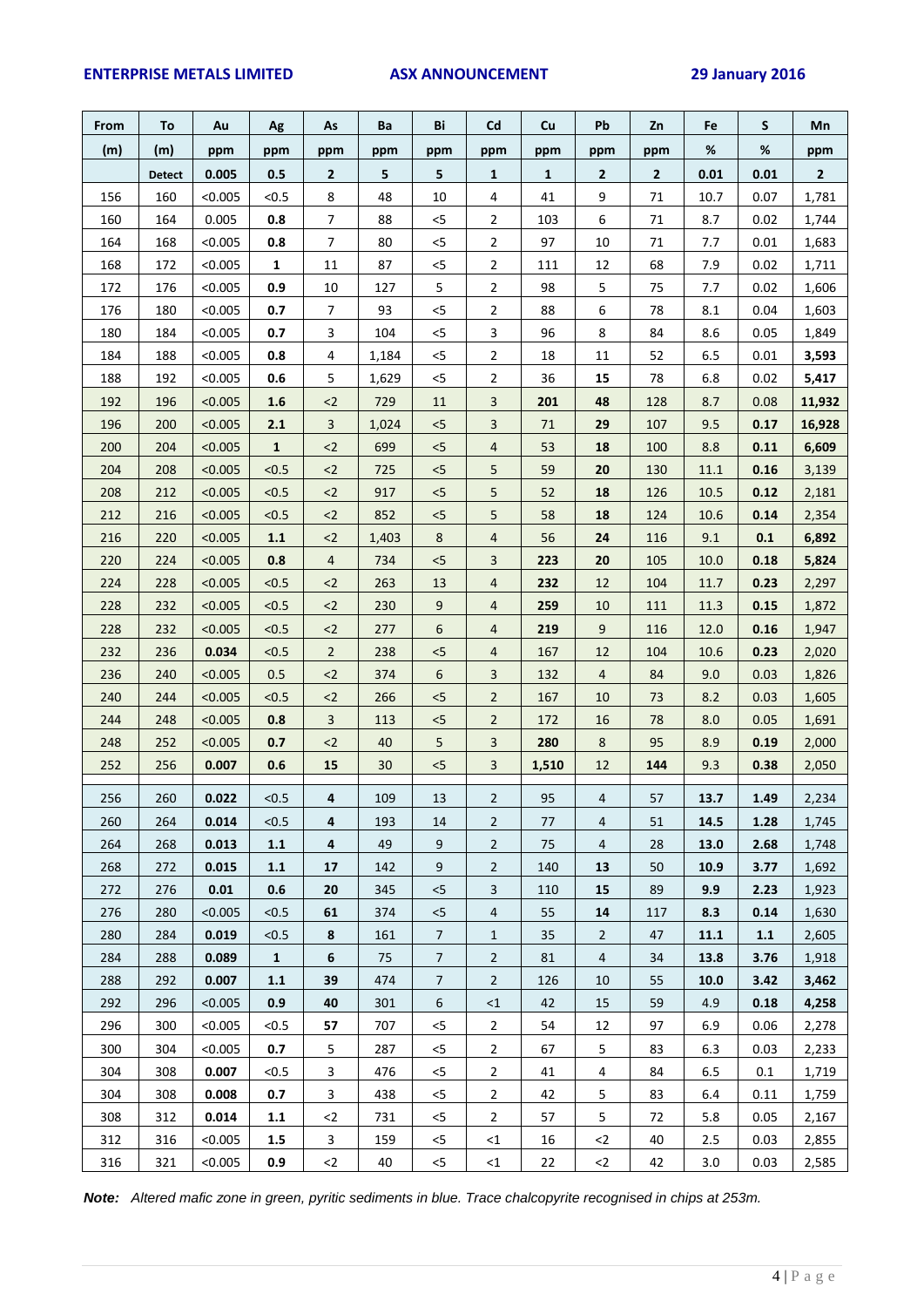## **JORC Code, 2012 Edition – Table 1 report for ASX Release 29 January 2016**

## **Section 1 Sampling Techniques and Data**

(Criteria in this section apply to all succeeding sections.)

| Criteria                                                |                |                                                                                                                                                                                                                                                                                                                                                                                                                                                                                                                                                                                           |                                                                                                                                                                                                                                                                                                                           |    | <b>Commentary</b> |    |       |    |       |  |
|---------------------------------------------------------|----------------|-------------------------------------------------------------------------------------------------------------------------------------------------------------------------------------------------------------------------------------------------------------------------------------------------------------------------------------------------------------------------------------------------------------------------------------------------------------------------------------------------------------------------------------------------------------------------------------------|---------------------------------------------------------------------------------------------------------------------------------------------------------------------------------------------------------------------------------------------------------------------------------------------------------------------------|----|-------------------|----|-------|----|-------|--|
| <b>Sampling techniques</b>                              | $\bullet$      | Drilling at Vulcan West in 2015 was sampled at 1m intervals.<br>A 1-2kg sample of each metre interval was obtained from cone splitter and<br>collected in a calico bag, and remainder of each 1 metre sample (30-45Kg) was<br>collected into a green polythene bag.                                                                                                                                                                                                                                                                                                                       |                                                                                                                                                                                                                                                                                                                           |    |                   |    |       |    |       |  |
| <b>Drilling techniques</b>                              |                | Drilling was by Reverse Circulation (RC) technique with face sampling hammer of<br>nominal 140 mm hole diameter, with booster and auxilliary air (2400cfm at 850<br>psi) to maximize recovery and minimize wet samples.                                                                                                                                                                                                                                                                                                                                                                   |                                                                                                                                                                                                                                                                                                                           |    |                   |    |       |    |       |  |
| Drill sample<br>recovery                                | $\bullet$      | Sample recoveries were not recorded, but recoveries were assessed visually by<br>height of samples in green plastic polythene bags.<br>Recoveries were deemed to be excellent.                                                                                                                                                                                                                                                                                                                                                                                                            |                                                                                                                                                                                                                                                                                                                           |    |                   |    |       |    |       |  |
| Logging                                                 | ٠<br>$\bullet$ | Geological logging is qualitative and quantitative.<br>Individual 1m samples were each logged for lithology, mineralisation, grainsize,<br>texture, oxidation, weathering, colour and by visual observation of a handful of<br>washed drill cuttings (~2mm - 12mm in size) collected by sieve from individual<br>1m drill samples (~30kg -45kg) collected in green polythene bags from drill rig<br>cyclone.<br>After logging, washed reference drill chips of every 1m interval were retained in a<br>plastic chip tray.<br>Entire RC hole VWRC001 (EoH 321m) was lithologically logged. |                                                                                                                                                                                                                                                                                                                           |    |                   |    |       |    |       |  |
| Sub-sampling<br>techniques<br>and sample<br>preparation | $\bullet$      | 1 metre samples were collected from cone splitter into calico bags.<br>84 x 4 metre composite samples were collected from entire hole using a PVC<br>spear into each 1 metre green polythene bag and were dispatched to laboratory<br>for sample preparation and assay.<br>36 x 1 metre samples were also collected and dispatched to laboratory for<br>sample preparation and assay.                                                                                                                                                                                                     |                                                                                                                                                                                                                                                                                                                           |    |                   |    |       |    |       |  |
| <b>Quality of</b><br>assay data and<br>laboratory tests | $\bullet$      |                                                                                                                                                                                                                                                                                                                                                                                                                                                                                                                                                                                           | 4 metre composite samples and a selectection of 1 metre samples were<br>transported to the Minanalytical Laboratory by enterprise personnel.<br>Sample preparation by Method SP 1000 (<1kg sort, dry and pulverize)<br>Assaying by Method MA4010. (34 element ICP-OES Package)<br>Elements and Detection Limits (ppm & %) |    |                   |    |       |    |       |  |
|                                                         |                | Ag                                                                                                                                                                                                                                                                                                                                                                                                                                                                                                                                                                                        | $0.5$ ppm                                                                                                                                                                                                                                                                                                                 | Co | 1ppm              | Mo | 1ppm  | Sr | 1ppm  |  |
|                                                         |                | Al                                                                                                                                                                                                                                                                                                                                                                                                                                                                                                                                                                                        | 0.01%                                                                                                                                                                                                                                                                                                                     | Cr | 1ppm              | Na | 0.01% | Тe | 2ppm  |  |
|                                                         |                | As                                                                                                                                                                                                                                                                                                                                                                                                                                                                                                                                                                                        | 2ppm                                                                                                                                                                                                                                                                                                                      | Cu | 1ppm              | Ni | 1ppm  | Τi | 0.01% |  |
|                                                         |                | Ba                                                                                                                                                                                                                                                                                                                                                                                                                                                                                                                                                                                        | 5ppm                                                                                                                                                                                                                                                                                                                      | Fe | 0.01%             | P  | 20ppm | TI | 10ppm |  |
|                                                         |                | Be                                                                                                                                                                                                                                                                                                                                                                                                                                                                                                                                                                                        | $0.5$ ppm                                                                                                                                                                                                                                                                                                                 | ĸ  | 0.01%             | Pb | 2ppm  | ۷  | 2ppm  |  |
|                                                         |                | Bi                                                                                                                                                                                                                                                                                                                                                                                                                                                                                                                                                                                        | 5ppm                                                                                                                                                                                                                                                                                                                      | La | 20ppm             | S  | 0.01% | W  | 1ppm  |  |
|                                                         |                | Ca                                                                                                                                                                                                                                                                                                                                                                                                                                                                                                                                                                                        | 0.01%                                                                                                                                                                                                                                                                                                                     | Li | 1ppm              | Sb | 2ppm  | Zn | 2ppm  |  |
|                                                         |                | Cd                                                                                                                                                                                                                                                                                                                                                                                                                                                                                                                                                                                        | 1ppm                                                                                                                                                                                                                                                                                                                      | Mg | 0.01%             | Sc | 1ppm  |    |       |  |
|                                                         |                | Ce                                                                                                                                                                                                                                                                                                                                                                                                                                                                                                                                                                                        | 20ppm                                                                                                                                                                                                                                                                                                                     | Mn | 2ppm              | Sn | 5ppm  |    |       |  |
|                                                         |                | Gold by Method FA50AAS. (50gm fire assay, AAS finish) detection limit<br>0.005ppm.<br>For scout drilling of this nature, the Company relies on laboratory blanks and<br>duplicates for QA/QC.                                                                                                                                                                                                                                                                                                                                                                                             |                                                                                                                                                                                                                                                                                                                           |    |                   |    |       |    |       |  |
| Verification of                                         | $\bullet$      |                                                                                                                                                                                                                                                                                                                                                                                                                                                                                                                                                                                           | Primary sample and lithological data was collected using a set of standard Excel                                                                                                                                                                                                                                          |    |                   |    |       |    |       |  |
| sampling and                                            |                |                                                                                                                                                                                                                                                                                                                                                                                                                                                                                                                                                                                           | templates and re-entered into laptop computers.                                                                                                                                                                                                                                                                           |    |                   |    |       |    |       |  |
| assaying                                                |                | No external laboratory checks have yet been carried out.<br>Assaying of 1m samples will provide a check on 4m sample assays.                                                                                                                                                                                                                                                                                                                                                                                                                                                              |                                                                                                                                                                                                                                                                                                                           |    |                   |    |       |    |       |  |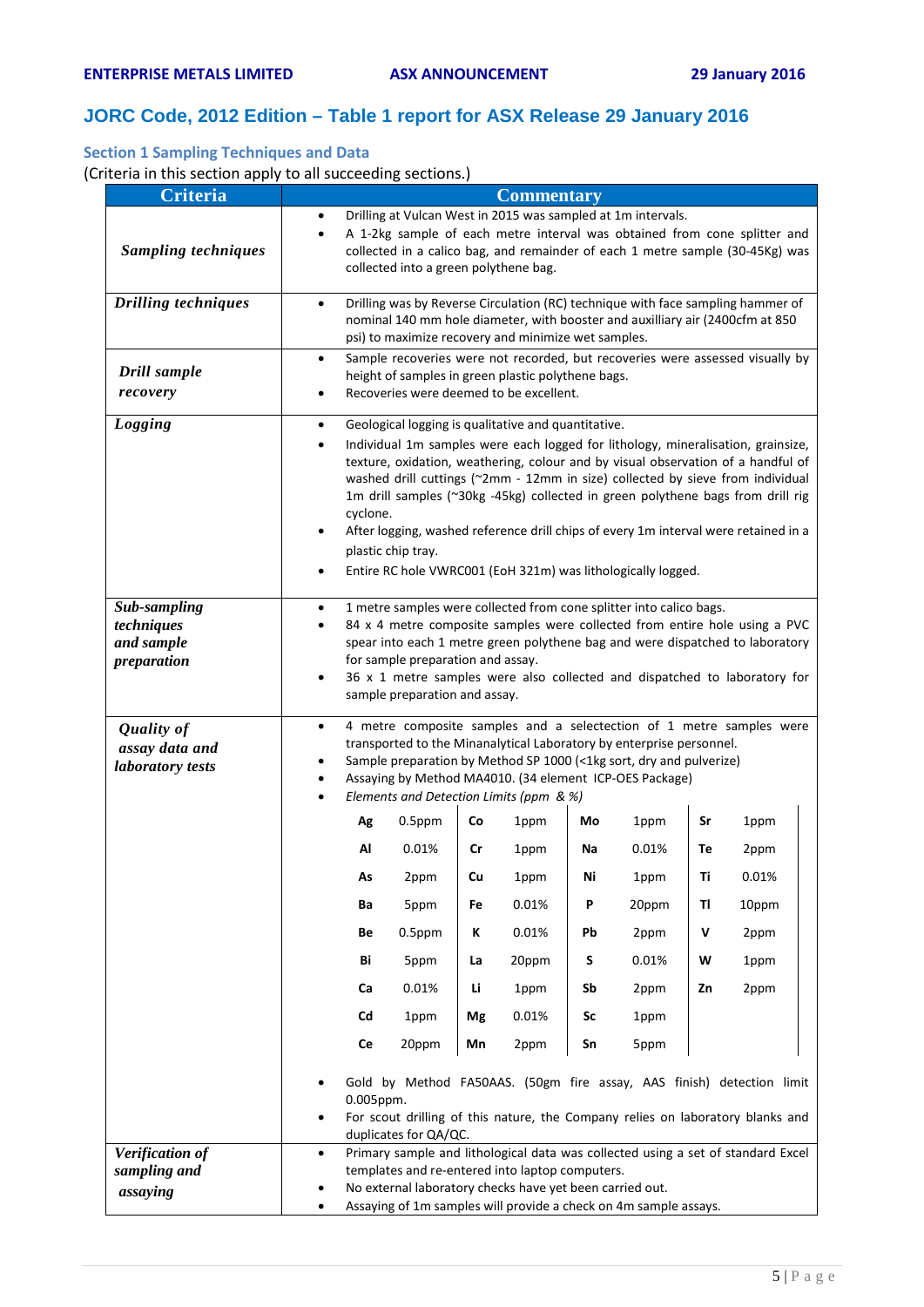### **ENTERPRISE METALS LIMITED ASX ANNOUNCEMENT 29 January 2016**

| <b>Location of data points</b>                                                     | Drill site surveyed by a modern hand held GPS unit with an accuracy of 5m which<br>is sufficient accuracy for the purpose of compiling and interpreting the results of<br>scout RC drill hole.<br>Topographic control is by NASA Shuttle Radar Topography Mission (SRTM). The<br>٠<br>grid system is MGA GDA94 Zone 50. |
|------------------------------------------------------------------------------------|-------------------------------------------------------------------------------------------------------------------------------------------------------------------------------------------------------------------------------------------------------------------------------------------------------------------------|
| Data spacing<br>and distribution                                                   | No additional sample compositing was used apart from the standard 4m<br>٠<br>composite sampling.                                                                                                                                                                                                                        |
| <i><b>Orientation of data in</b></i><br>relation to geological<br><i>structure</i> | RC drill hole orientation was determined from modelling of MLEM data, and was<br>٠<br>planned to intersect EM feature orthogonally.                                                                                                                                                                                     |
| Sample security                                                                    | Clear mark up and secure packaging to ensure safe arrival and accurate handling<br>٠<br>at assay facility. Samples delivered to laboratory by Enterprise personnel.                                                                                                                                                     |
| <b>Audits or reviews</b>                                                           | Logging of chips at site was regularly reviewed by $2^{nd}$ geologist.                                                                                                                                                                                                                                                  |

## **JORC Code, 2012 Edition – Table 1 report for ASX Release 29 January 2016**

## **Section 2 Reporting of Exploration Results**

(Criteria listed in the preceding section also apply to this section.)

| <b>Criteria</b>                                                               | <b>Commentary</b>                                                                                                                                                                                                                                                                                                                                                                                                                      |
|-------------------------------------------------------------------------------|----------------------------------------------------------------------------------------------------------------------------------------------------------------------------------------------------------------------------------------------------------------------------------------------------------------------------------------------------------------------------------------------------------------------------------------|
| <b>Mineral</b><br>tenement and<br>land tenure<br>status                       | Vulcan West is wholly within Enterprise's 100% owned, granted Exploration Licence<br>$\bullet$<br>52/2049. The tenement is on the Department of Parks & Wildlife (DPaW) owned<br>Doolgunna Pastoral Lease.<br>The tenement sits within the Yugunga-Nya Native Title Claim.<br>E52/2049 expires on 26 October 2018. The tenement is in good standing and there are<br>no existing impediments to exploration or renewal at expiry date. |
| <b>Exploration done by</b><br>other parties                                   | No prior exploration by other parties at Vulcan West.<br>$\bullet$                                                                                                                                                                                                                                                                                                                                                                     |
| Geology                                                                       | E52/2049 covers an interval of the Goodin Fault, a major reactivated reverse fault that<br>$\bullet$<br>separates siliciclastic and mafic units of the Yerrida Group in the south, from mafic<br>Narracoota Formation volcanics of the Bryah Group to the north.<br>The principal exploration targets are Volcanic Hosted Massive Sulphides (VHMS) and<br>sediment hosted massive sulphide base metal (copper/zinc) deposits.          |
| <b>Drill hole information</b>                                                 | No prior drilling. Refer Table 1 of this Report for VWRC001 collar information.                                                                                                                                                                                                                                                                                                                                                        |
| Data aggregation<br>methods                                                   | No data aggregation methods employed at this date.                                                                                                                                                                                                                                                                                                                                                                                     |
| <b>Relationship between</b><br>mineralisation widths<br>and intercept lengths | Not material, as from visual observation, no economic mineralisation intersected to<br>date.                                                                                                                                                                                                                                                                                                                                           |
| <b>Diagrams</b>                                                               | Appropriate map and cross section will be prepared when all assays are available.                                                                                                                                                                                                                                                                                                                                                      |
| <b>Balanced reporting</b>                                                     | The accompanying document is considered to be a balanced report with a suitable<br>cautionary Note.                                                                                                                                                                                                                                                                                                                                    |